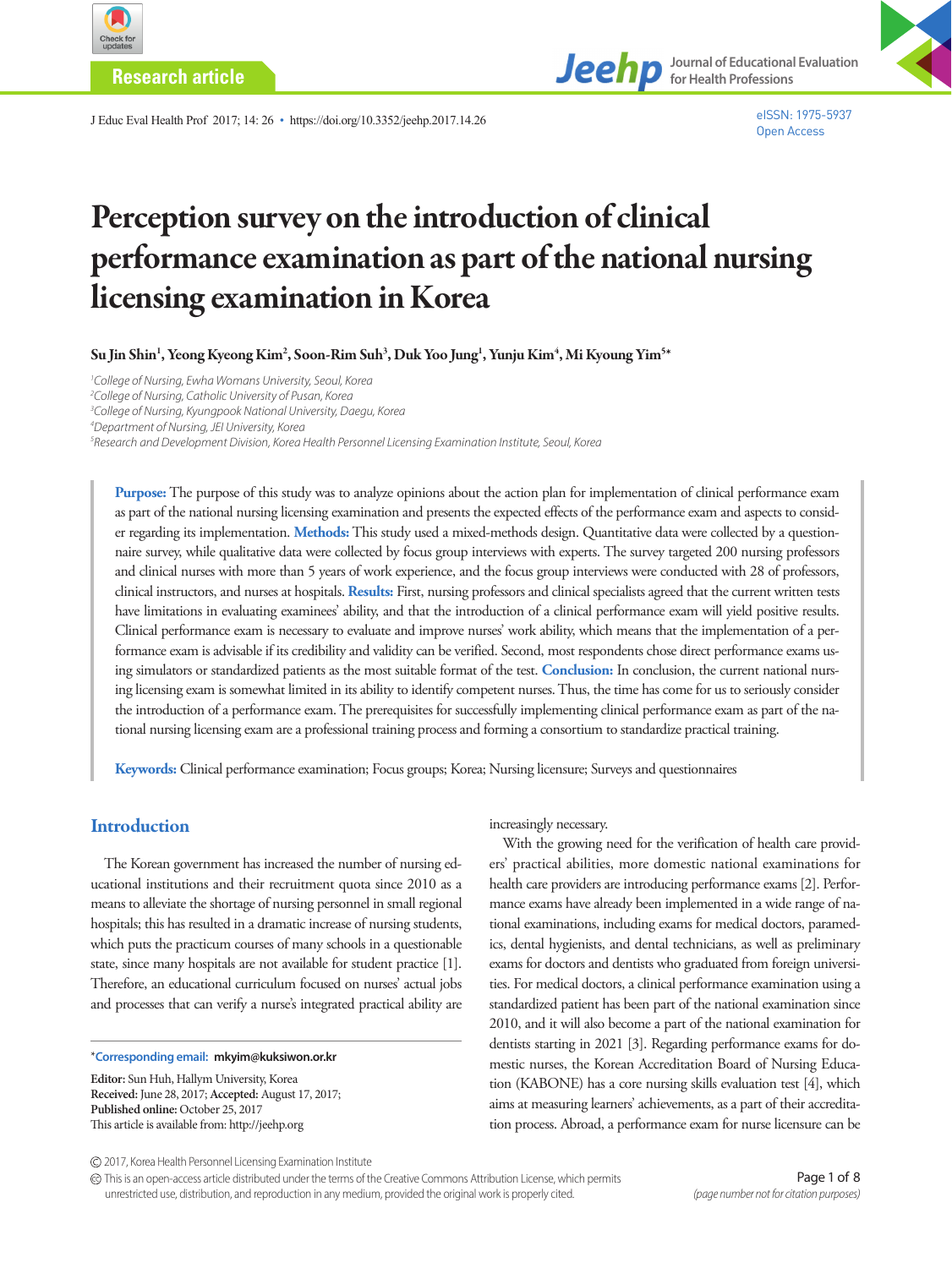found in Canada; Quebec has a performance exam consisting of 16 items, and it is carried out with simulated patients [5].

However, the national nursing licensing examination has roughly 20,000 annual applicants, which means that introducing a performance exam as part of the licensing examination is not a simple matter. Therefore, in-depth discussions and a general consensus on the necessity of a performance exam, as well as viable methods of introducing it, must precede its implementation. For this reason, this study will explore the necessity and viability of introducing a performance exam through an investigation and analysis of the opinions of nursing education experts and field experts. Its specific research purposes are as follows:

- (1) To understand opinions about the necessity of introducing a performance exam and the possible action plans for its implementation.
- (2) To understand the expected effects of introducing a performance exam and aspects to be considered in this process.

# **Methods**

### Study design

This study used a mixed-methods design combining quantitative and qualitative approaches. First, a perception survey was conducted using a questionnaire; targeting nursing professors and clinical nurses with more than 5 years of work experience, the survey investigated opinions on the desirable aspects of a performance exam and operational plans, such as ways to implement a performance exam, advisable forms of the test, abilities that need to be tested, nursing skills to be evaluated, ways to manage the test, and when the test should be administered.

The second method was to conduct focus group interviews (FGIs). Using a semi-structured questions, the opinions of nursing education experts—college professors, clinical instructors, and on-site nurse leaders at hospitals—were investigated in depth.

### Data collection methods

*Questionnaire survey:* The questionnaire survey targeted nursing college professors, clinical nurses, and experts in nursing education policy. Among the institutions of nursing education and nursing policy (200 nursing colleges, 20 general hospitals with more than 300 wards, and KABONE), the survey selected its respondents by convenience sampling based on the regional distribution of nursing colleges and general hospitals. The survey took 20–30 minutes to complete, and participants were rewarded with gifts worth 10 dollars. Roughly 250 copies of the questionnaire were distributed, 202 were collected, and 200 were analyzed, since 2 of them were deemed not to contain sincere responses.

Our research team analyzed the subjects of foreign national examinations (including performance exams), the status of domestic practical training, and the status of the core nursing skills training/education presented and validated by KABONE [4], and the questionnaire about the content and methods of a performance exam was developed on this basis. The items in the questionnaire were as follows: validity of the nursing skills to be included in the test, the test implementation method, the most preferable type of the test, abilities to be evaluated, the operating mode of the test, the timing of test implementation, the number of evaluators, public release of test items, a reasonable test fee, the proper number of questions, and the passing criteria. The validity of the nursing skills to be included in the test was evaluated on a 4 point Likert scale: 1, not valid at all; 2, not valid; 3, valid; 4, very valid, and the Cronbach's alpha was 0.92.

*Focus group interviews:* FGIs were conducted in order to collect the opinions of practitioners such as nurses, professors, and clinical instructors. FGIs were done with 28 participants, all of whom were professors with equal to or more than 2 years of teaching experience or clinical nurses with equal to or more than 5 years of work experience from various regions. Every group consisted of professors, clinical instructors, and hospital nurse leaders, who were all interviewed by a researcher. Each interviewee received an explanation of the purpose of the study, the process, and the methods of data collection before the interview, and they were all notified of their right to refuse further participation at any time during the interview. They all submitted a written consent form. Data were collected from March to June 2013 in the form of recorded audio files, transcripts of the recordings, and post-interview filed notes written by researchers. The following semistructured questions were asked in the FGIs:

- (1) What are your thoughts on the introduction of a performance exam as part of the nurse licensing examination?
- (2) What are the expected effects of introducing a performance exam?
- (3) What are the obstacles to introducing a performance exam?
- (4) What content should be included on a performance exam?
- (5) Which format should a performance exam have?
- (6) What ramifications would introducing a performance exam have on nursing education?

### Data analysis methods

Using IBM SPSS ver. 19.0 (IBM Corp., Armonk, NY, USA), the survey results were analyzed in terms of frequency, percentage, mean value, and standard deviation. The qualitative data collected through FGIs were categorized and the themes were extracted through content analysis.

### Ethical approval

In terms of ethical considerations regarding the research participants, the survey and the interview were conducted only when the participant understood the purpose of the research and voluntarily signed a written informed consent form to participate in the research. The written consent form guaranteed the participant's anonymity,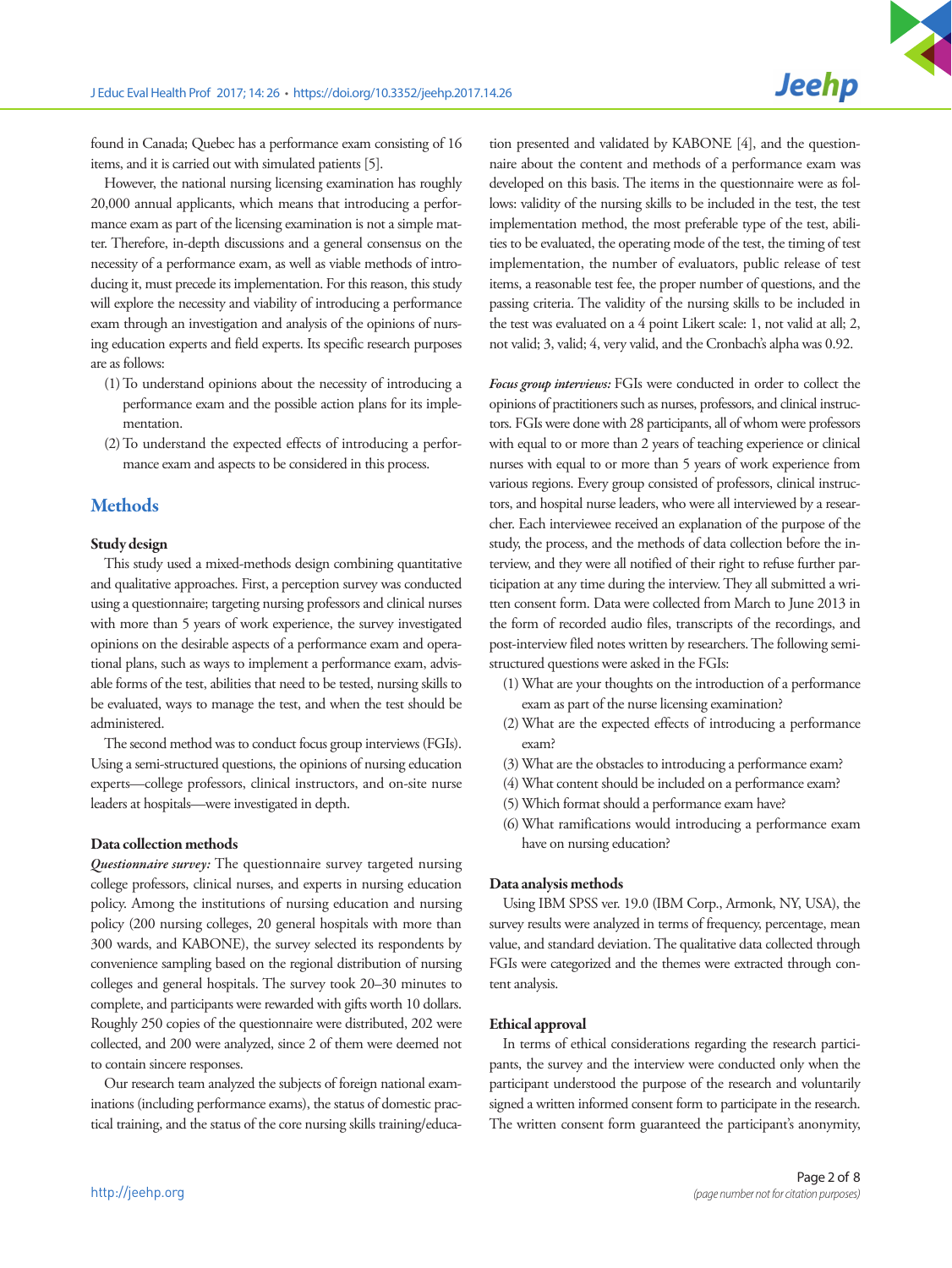

and explained that all data would be used only for research and would be destroyed after the study.

# **Results**

### Survey results

*General characteristics of the participants:* Of 200 survey participants, 50% were college professors, and 39.1% were clinical nurses. The participants' average age was 44.34 years, average teaching career 12.42 years, and average clinical career 10.61 years. In terms of geographical distribution, 19.3% of them worked in Seoul, 11.9% in Gyeonggi Province, 14.4% in Chungcheong Province, and 31.2% in Gyeongsang Province (Table 1). Raw data were available from Supplement 1.

*Validity of the nursing skills to be included in the clinical performance examination:* The nursing skills to be included in the performance exam were evaluated on a 4-point Likert scale, and the item that scored the highest validity was measuring vital signs (mean, 3.53; standard deviation, 0.77), followed by indwelling catheter insertion, endotracheal suction, intramuscular injections, nasal cannula oxygen therapy, catheterization, subcutaneous injections, enteral nutrition via nasoenteric tubes, oxygen saturation measurements and electrocardiogram monitoring, basic cardiopulmonary resuscitation and defibrillator use, and intravenous therapy (Table 2).

*Action plans for the clinical performance exam:* Of the respondents, 71.3% chose a hands-on performance exam on simulators or standardized patients as the most suitable format for the performance exam, and for proper type of the test, common choices were an objective structured clinical examination (27.8%), a scenario-based nursing performance examination (37.4%), and a clinical performance examination using standardized patients (32.3%). When multiple answers were allowed, the important abilities that many thought needed to be evaluated were basic nursing skills (83.2%), critical thinking skills (56.4%), communication skills (55.9%), and clinical reasoning skills (54.5%).

Under the assumption that a performance exam will be developed and implemented, many chose across-the-board administration of the test managed by a central institution (the Korea Health Personnel Licensing Examination Institute) as the most preferable form of test management (54.9%). Regarding the proper timing for the test, 'after the written test' received the most votes (49.5%), but 'all year round' also received many votes (32.3%) (Table 3).

# Results of the focus group interviews

*General characteristics of the participants:* The participants in the FGIs consisted of 28 professors, including clinical instructors and nurses at hospitals. Their ages ranged from 32 to 55, clinical experience from 2 to 30 years, and teaching career from 3 to 10 years; overall,

### **Table 1.** General characteristics (N = 200)

| Characteristic                             | Value            |
|--------------------------------------------|------------------|
| Age (yr)                                   | $44.34 \pm 7.45$ |
| Clinical experience (yr)                   | $12.42 \pm 8.75$ |
| Educational experience (yr)                | $10.61 \pm 8.86$ |
| Region                                     |                  |
| Seoul                                      | 39 (19.3)        |
| Gyeonggi                                   | 24 (11.9)        |
| Gangwon                                    | 19(9.4)          |
| Chungchung                                 | 29 (14.4)        |
| Gyeongsng                                  | 63(31.2)         |
| Jeola or Jeju                              | 25(12.4)         |
| Affiliation                                |                  |
| University                                 | 101 (50.0)       |
| Hospital                                   | 79 (39.1)        |
| Institution related to education or policy | 18(8.9)          |
| Other                                      | 2(1.0)           |

Values are presented as mean ± standard deviation or number (%).

the participants showed considerable variation in their experiences.

*Main results:* Both supporting and opposing views on the implementation of a performance exam were articulated, and the main results are presented in Table 4.

(1) Views supporting the implementation of clinical performance exam

Regarding the expected effects of introducing clinical performance exam, there were high hopes about the enhanced clinical and practical abilities of new nurses who will pass the national examination. The new recruits will have to undergo extensive training while preparing for the performance exam, which will improve their clinical performance more than preparing for the current examination. These improvements in their clinical abilities will then boost their adaptability to clinical situations, which will help reduce the turnover intention of new nurses who have worked for less than a year.

However, schools with practicum courses anticipated that the performance exam would bring about the standardization of nursing practice training, which means that the improvement of the evaluation system through more serious high-stakes testing will lead to the standardization of practice courses. This means that the performance exam will change our current knowledge-oriented curriculum into a more harmonious one that balances knowledge, attitudes, and techniques. Additionally, infrastructure for the performance exam will be established in each educational institution as part of preparing for the exam; thus, the quality of nursing schools in general will be improved. Furthermore, interconnections between educational institutions and clinical practitioners will be strengthened, as ensuring a higher test passing rate will require institutional instructors and leaders of clinical institutions to develop a keener interest in teaching the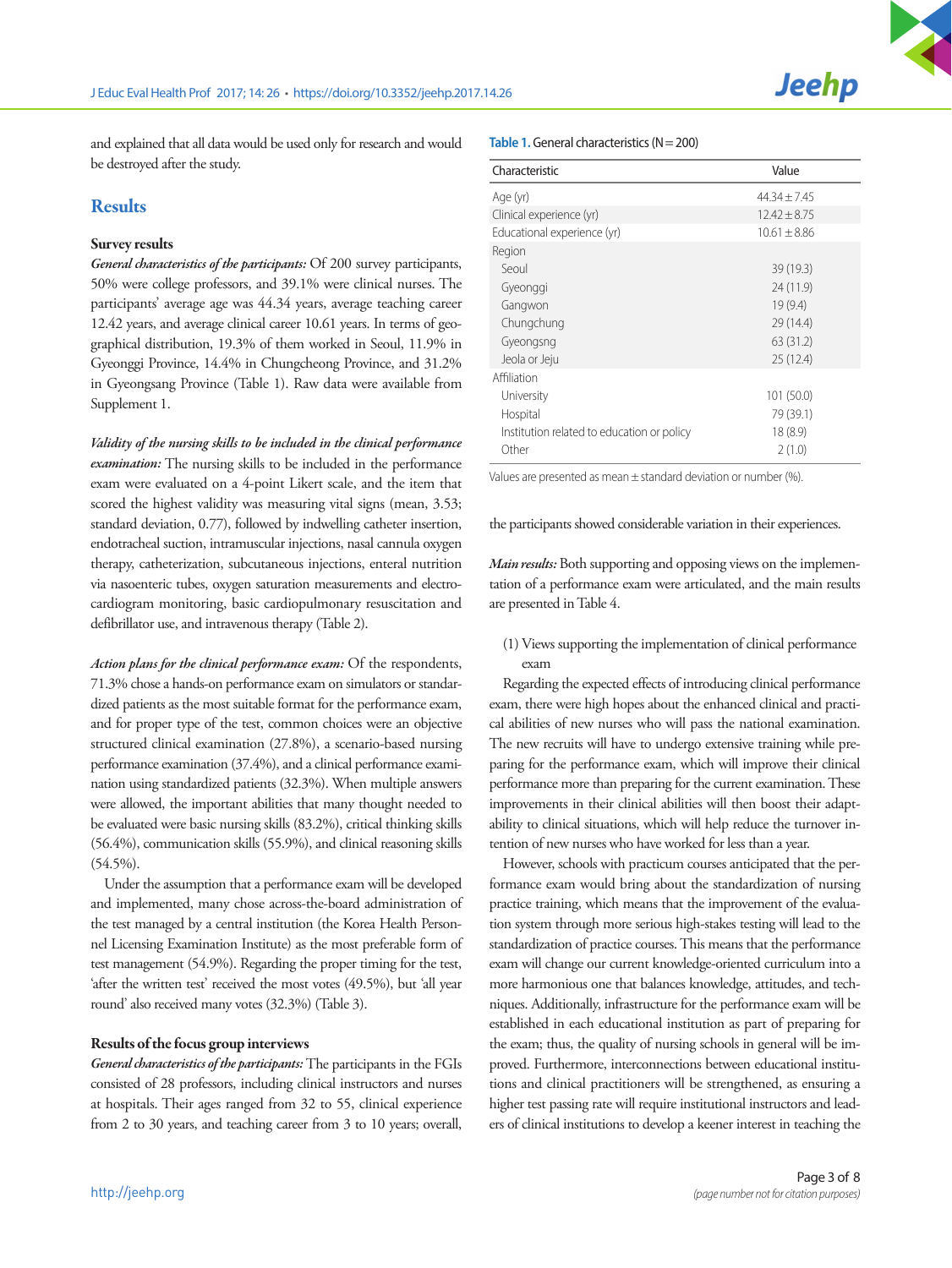| No.            | Nursing skills                                                            | Mean $\pm$ standard deviation |
|----------------|---------------------------------------------------------------------------|-------------------------------|
|                | Measuring vital signs                                                     | $3.53 \pm 0.77$               |
| 2              | Indwelling catheter insertion                                             | $3.51 \pm 0.72$               |
| 3              | Endotracheal suction                                                      | $3.49 \pm 0.80$               |
| $\overline{4}$ | Intramuscular injections                                                  | $3.49 \pm 0.78$               |
| 5              | Nasal cannula oxygen therapy                                              | $3.42 \pm 0.80$               |
| 6              | Catheterization                                                           | $3.41 \pm 0.74$               |
|                | Intradermal injections                                                    | $3.41 \pm 0.79$               |
| 8              | Subcutaneous injections                                                   | $3.40 \pm 0.80$               |
| 9              | Enteral nutrition via nasoenteric tubes                                   | $3.38 \pm 0.74$               |
| 10             | Oxygen saturation measurement and electrocardiogram monitoring            | $3.37 \pm 0.79$               |
| 11             | Basic cardiopulmonary resuscitation and defibrillator use                 | $3.36 \pm 0.91$               |
| 12             | Intravenous therapy                                                       | $3.35 \pm 0.92$               |
| 13             | Oral medication                                                           | $3.26 \pm 0.89$               |
| 14             | Transfusion therapy                                                       | $3.21 \pm 0.99$               |
| 15             | Postoperative nursing care                                                | $3.21 \pm 0.82$               |
| 16             | Preoperative nursing care                                                 | $3.13 \pm 0.86$               |
| 17             | Use of tracheotomy tube                                                   | $3.05 \pm 0.95$               |
| 18             | Fnema                                                                     | $3.04 \pm 1.04$               |
| 19             | Isolation precautions: personal protective equipment and waste management | $2.97 \pm 1.00$               |
| 20             | Admission and discharge care                                              | $2.82 \pm 0.99$               |

# **Table 2.** Validity of the nursing skills evaluated on clinical performance exam

# **Table 3.** Perceptions of the action plans for implementing clinical performance exam

| Variable                  | Category                                                                                     | No. (%)    |
|---------------------------|----------------------------------------------------------------------------------------------|------------|
| Mode of implementation    | Written performance exam                                                                     | 19(9.4)    |
|                           | Performance exam using virtual reality simulations                                           | 39 (19.3)  |
|                           | Hands-on performance exam using dummies or standardized patients                             | 144 (71.3) |
| Abilities to be evaluated | Critical thinking skills                                                                     | 114 (56.4) |
|                           | Communication skills                                                                         | 113(55.9)  |
|                           | Clinical reasoning skills                                                                    | 110(54.5)  |
|                           | Basic nursing skills                                                                         | 168 (83.2) |
| Mode of management        | Administered at individual universities first, then certified                                | 41(21.0)   |
|                           | Administered en bloc through a central institution (KHPLEI)                                  | 107 (54.9) |
|                           | Some portions administered at universities, other portions at a central institution (KHPLEI) | 39(20.0)   |
|                           | Other                                                                                        | 8(4.1)     |
| Time of implementation    | Before the written test                                                                      | 32(16.2)   |
|                           | After the written test                                                                       | 98 (49.5)  |
|                           | Whenever appropriate, regardless of the written test                                         | 64(32.3)   |
|                           | Other                                                                                        | 4(2.0)     |
| No. of evaluators         | 1 Evaluator per applicant                                                                    | 12(6.1)    |
|                           | 2 Evaluators per applicant                                                                   | 140 (70.7) |
|                           | 3 or more evaluators per applicant                                                           | 39 (19.7)  |
|                           | Other                                                                                        | 7(2.5)     |
| Release of test items     | Release all items                                                                            | 20(10.0)   |
|                           | Release test items only                                                                      | 21(10.5)   |
|                           | Release test items and offer relevant quidelines                                             | 153 (76.5) |
|                           | Release not needed                                                                           | 6(3.0)     |

KHPLEI, Korea Health Personnel Licensing Examination Institute.

students. The participants' statements about the aforementioned points are presented below.

< Improvement of new nurses' clinical performance abilities> "If a performance exam is introduced, it seems that new nurses'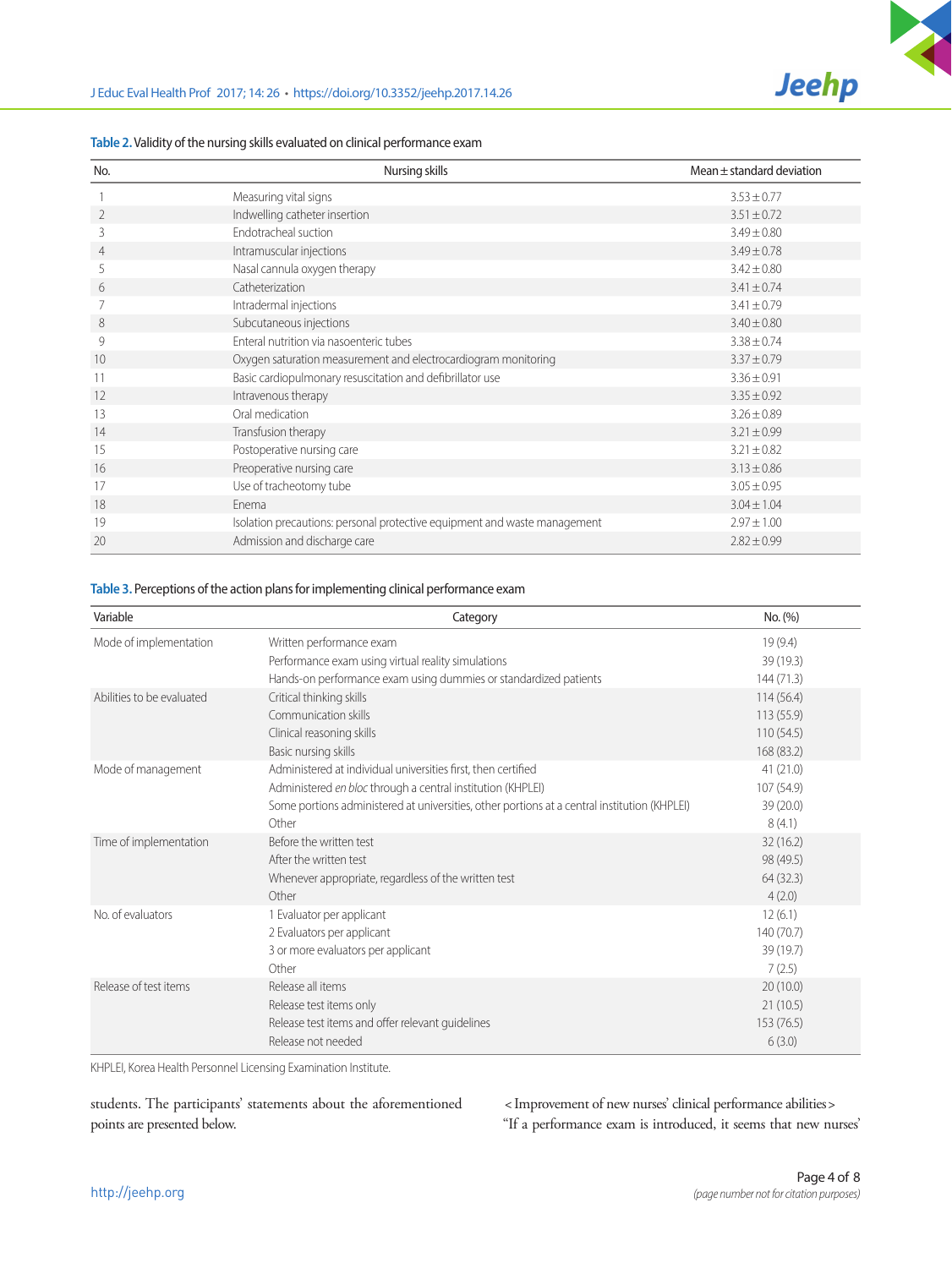| Supporting views                                      | Opposing views                                                                            | Pre-implementation considerations                               |
|-------------------------------------------------------|-------------------------------------------------------------------------------------------|-----------------------------------------------------------------|
| Improvement of new nurses' clinical performance       | Accreditation test for nursing education suffices Efforts to ameliorate clinical training |                                                                 |
| New nurses' increased adaptability to clinical situa- | Increased burden on educators                                                             | Effective management plan necessary for exam applicants         |
| tions                                                 | Meaninglessness of performance exam                                                       | Standardization of performance exam's assessment content        |
| Standardization of nursing practice training          |                                                                                           | Development of questions that evaluate multiple abilities       |
| Quality improvement of nursing education: more bal-   |                                                                                           | Ensuring the credibility and validity of the evaluators (suffi- |
| ance                                                  |                                                                                           | cient training of the evaluators)                               |
| Expansion of basic resources for educational institu- |                                                                                           |                                                                 |
| tions                                                 |                                                                                           |                                                                 |
| Strengthened interconnections between educational     |                                                                                           |                                                                 |
| institutions and practice institution                 |                                                                                           |                                                                 |

proficiency in nursing skills will increase faster than before. I think that your other work-related abilities can be improved only when you have the necessary nursing skills." (Participant 3, professor, age 43)

< Increasing new nurses' adaptability to clinical situations>

"The ultimate thing that keeps the students from quitting their job at a hospital, when they're out of school, is their core nursing skills. I think that maybe we need to evaluate them somehow." (Participant 13, professor, age 37)

### < Standardization of nursing practice training>

"Standardization! Every hospital and every ward has a different protocol, and it's so prevalent (every hospital has different nursing procedures). I think that getting them (different nursing techniques) standardized might be the most important effect of introducing the performance exam." (Participant 10, professor, age 45)

<Improving the balance of nursing education: knowledge, attitudes, techniques>

"If a performance exam becomes part of the national exam, then it will be reflected in every subject that needs testing…It would be a game-changer, wouldn't it? I think it will ultimately reinforce the education on techniques and attitudes." (Participant 28, chief nurse, age 41)

<Establishing the necessary infrastructure at educational institutions>

"I expect that the infrastructure will be established. If a performance exam is included in the national exam, then schools probably will start investing for that purpose. The system creates the basis for expanding the infrastructure, so to speak." (Participant 23, chief nurse, age 42)

<Strengthening interconnections between educational institutions and practice institutions>

"If a performance exam becomes part of the national exam and if it's institutionally necessary, then I think that clinical leaders will change their attitudes towards practice instruction. Wouldn't they feel (more) responsible?" (Participant 14, chief nurse, age 54)

**Jeehp** 

(2) Views opposing the implementation of a performance exam

Some universities already have a graduation qualification system, the purpose of which is to manage a balanced nursing curriculum in which nursing students' clinical performance, skills, and attitudes are improved. Some respondents also pointed out that the accreditation test for nursing education held by KABONE already evaluates nursing students' core nursing skills, and therefore could be an alternative to an official performance exam; as such, the test might be pointless. In addition, many were concerned that integrating the test into the national exam would significantly increase the burden on institutional instructors as well as on students; in particular, some faculty members in charge of specific courses are more involved in practical training than other faculty members, meaning that the burden will be concentrated on a few professors. Practical examinations tend to cause more stress than knowledge-oriented examinations, and students may fail the national exam due to a single mistake; the graduating seniors would inevitably feel high levels of stress in such circumstances. The participants' statements about the aforementioned points are presented below.

< The accreditation test for nursing education is sufficient>

"If we're talking about 20 really simple nursing skills, universities can make students take the accreditation test. Otherwisse, we can do it with a graduation qualification system." (Participant 24, professor, age 32)

< Increased burden on educators>

"I think many colleges might be preoccupied with nothing but the national exam because a performance exam can be really burdensome. In fact, the reality of our clinical training is that not many instructors are in charge of the training, and there are few opportuni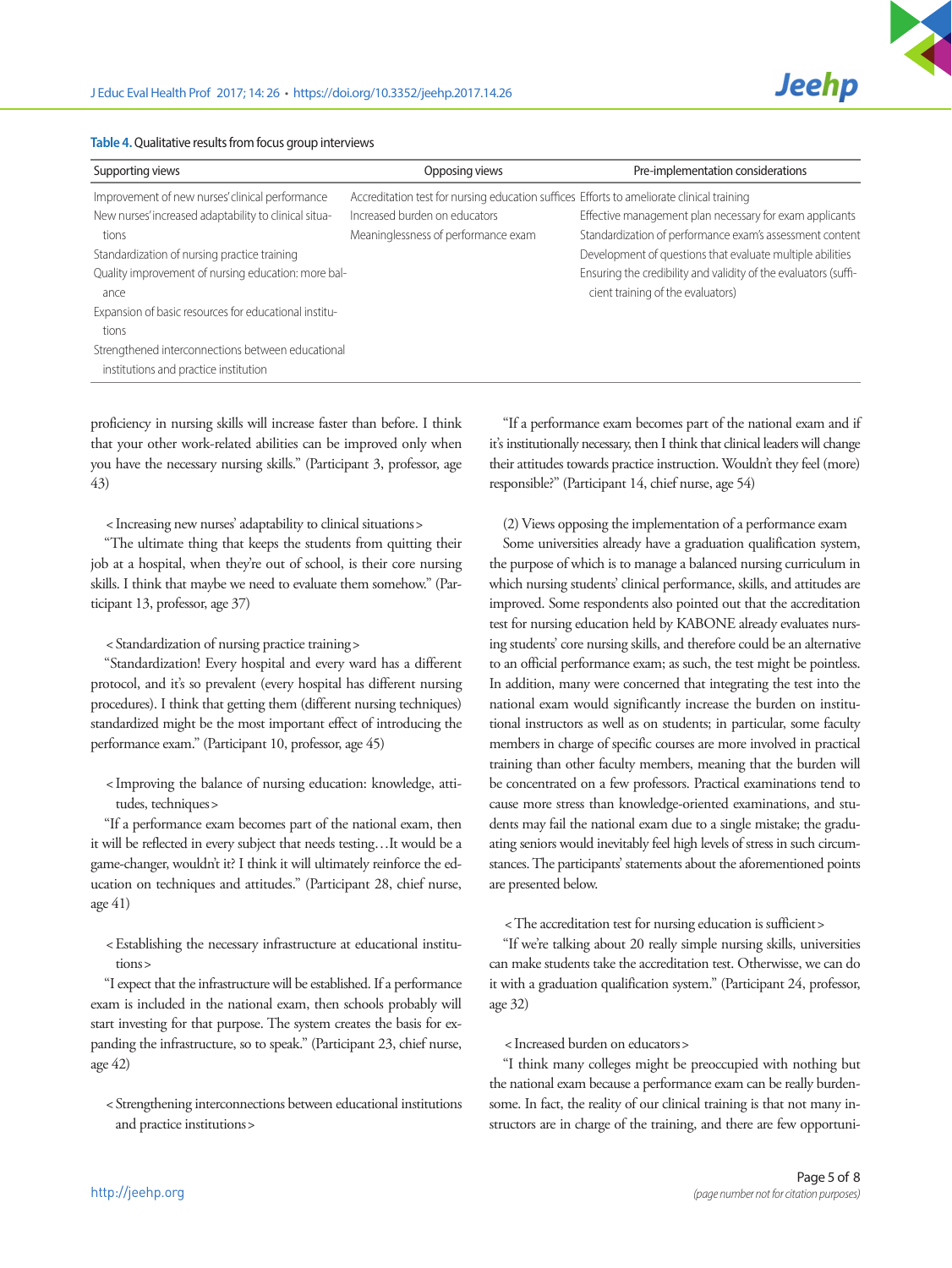ties where students can see and learn from actual patients. Finding a solution to that can be really taxing for universities." (Participant 18, nurse, age 40)

< Meaninglessness of the performance exam>

"Even the performance exam for advanced practice nurses had a low level of difficulty, and there were so many problems that they had to change the performance exam to essentially be a written test. I doubt that an undergrad-level nursing performance exam is necessary." (Participant 12, nurse, age 36)

(3) Aspects to consider if a performance exam is introduced

The first point to be considered when introducing a performance exam as part of the national exam is that efforts first need to be made to ameliorate the quality of clinical training. When students' main activity in a clinical training institution is observation instead of handson practice, the students cannot be effectively ready for the performance exam. Therefore, cooperation from clinical training institutions must precede the implementation; they are in charge of most clinical training processes, and they have the responsibility of cultivating the students' critical thinking skills and good judgment.

Moreover, the national nursing licensing examination is different from other health-related exams in that it has significantly more examinees; the examinees need to be effectively managed so that they will not be at any disadvantage. In addition, the assessment content of the performance exam needs to be standardized, and the evaluators also need to be trained so that their assessments will be considered credible and valid, which is paramount.

< Efforts to ameliorate clinical training>

"The nurse educator's role is important. We get loads of work from the hospital already, and student practical training on top of that…I wish there was some systematic reward. I think the reward has to be officially institutionalized." (Participant 8, professor, age 42)

<Fulfilling the necessary conditions for the effective management of examinees>

"There are too many people. Concrete measures must be taken for us to be able to accommodate these people. Facilities, equipment for implementing the performance exam, and the cost: these will be huge problems." (Participant 22, professor, age 39)

<Standardization of the assessment content of the performance exam>

"Every college has a different environment for student practice. And if every hospital has a different standard for nursing skills, there will be chaos when a performance exam is implemented. What has to come first is the standardization of nursing skills, based on which the assessment content of the performance exam must be standardized." (Participant 24, professor, age 32)

<Ensuring the credibility and validity of the evaluators of the performance exam>

"Having many examinees requires many evaluators. Every evaluator needs to apply the same criteria, so I think that ensuring the evaluators' credibility and validity will be the most important task." (Participant 2, nurse, age 36)

# **Discussion**

This study analyzed nursing experts' opinions on the introduction of a performance exam, which will be an important reference point when an action plan is made for implementation. This study also examined the anticipated effects of a performance exam and opinions about alternatives in case the test is not implemented, which will serve as a reference point for analyzing the advantages and disadvantages of introducing a performance exam as part of the national nursing examination. Based on our results, we will now discuss the necessity of a performance exam, its benefits, and an action plan for development and implementation, as well as its limitations.

### Necessity and benefits of introducing a performance exam

We found that nursing professors and clinical experts were concerned about the limitations of the current written test as a method of evaluating examinees' abilities, and that they had high expectations for the beneficial effects of introducing a performance exam. In particular, their hopes were highest for the effects of a hands-on performance exam on simulators or standardized patients, which was expected to improve nurses' basic nursing skills. Still, the number of annual examinees (20,000) would be a serious challenge, as the center-controlled *en bloc* style was deemed the most preferable form of exam administration. Nevertheless, the respondents believed that a performance exam needs to be implemented after confirmation of its credibility and validity, provided the test is appropriate for evaluating nurses' abilities and facilitating skill improvement. Therefore, the groundwork for the smooth implementation of the test seems to be the next necessary step; this would include preparatory work such as securing physical resources and building a consortium of educators and hands-on workers. Moreover, the introduction of a performance exam will lead to the construction of infrastructure geared to the test in educational institutions, and will create an opportunity for nursing schools to improve the overall quality of their practical training, as indicated by the effect analysis report of clinical skills assessments for medical doctors [6]. According to that report, the introduction of a performance exam in medical doctors caused positive changes such as increased participation by students in the practical training encouraged by professors; additionally, resources were efficiently utilized and regional consortiums were vitalized, all leading to the improvement of clinical techniques, attitudes to patients, confidence, and communication skills among interns and residents [7]. Another report reported that mandating 4 years of clinical perfor-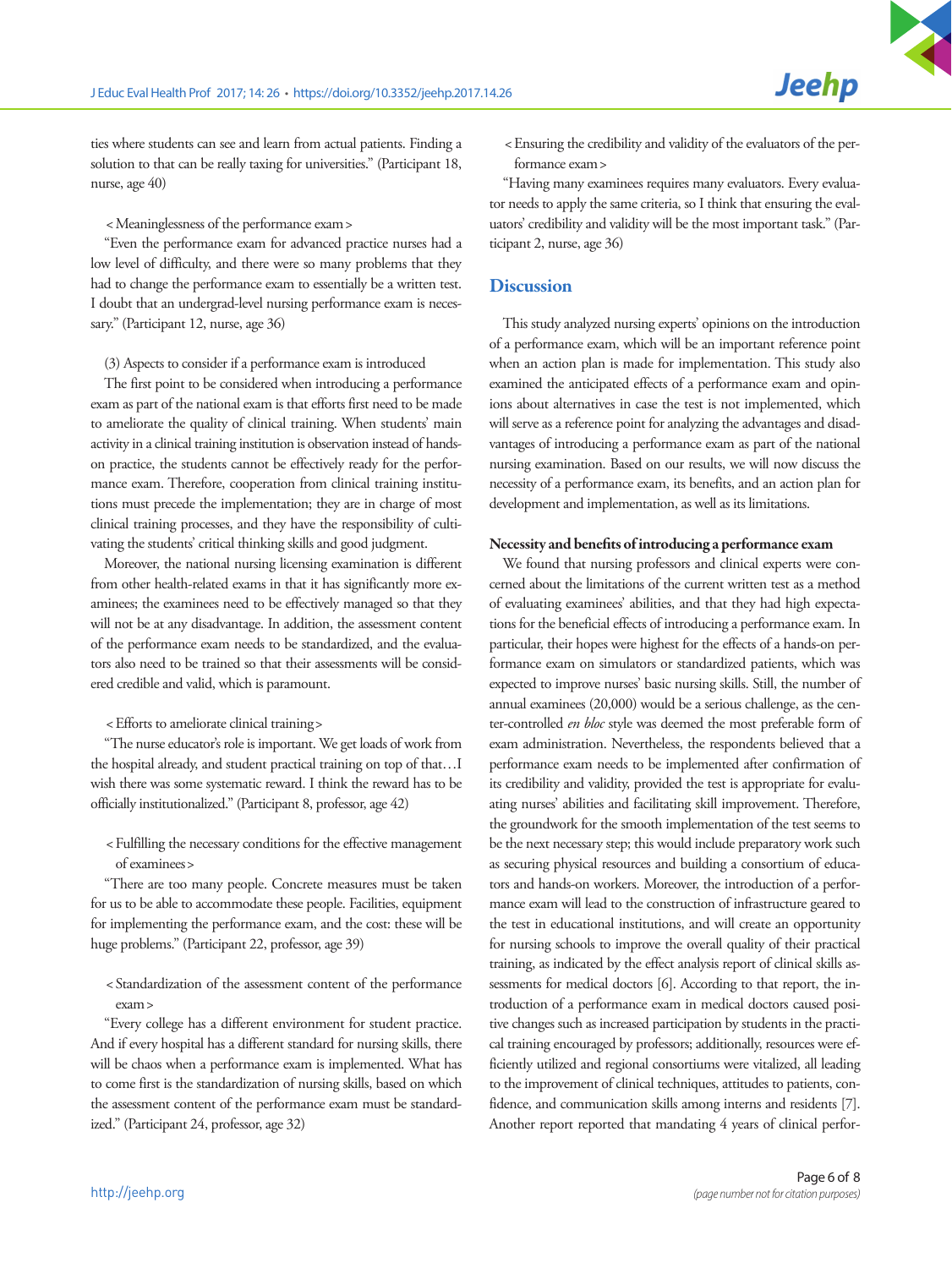mance examinations for nursing students, in comparison to written tests, increased the chance of evaluating the students' clinical and communication skills [8]. Considering these reports, it seems evident that continuous assessment and management are the keys for enhancing clinical and communication skills.

Nonetheless, participants articulated other opinions as well, arguing that the quality of education would be guaranteed only if the education stays faithful to the curriculum and if the KABONE accreditation process functions properly. According to a perception survey on the accreditation test for nursing education, professors in charge of basic nursing education thought that the accreditation test was necessary for the physical environment of practical training to be ameliorated [9]. This means that the institutional apparatus plays an important role in creating the basis for practical training. Therefore, it is necessary to analyze how much the practical abilities of nursing students changed after the implementation of the accreditation evaluation (by a meta-evaluation of the accreditation evaluation), and if it turns out that the accreditation system does not guarantee a sustainable education, remedies will have to be made to complement the written test.

# Action plans for a performance exam as part of the national nursing licensing examination

Most respondents chose a hands-on performance exam using simulators or standardized patients as the most suitable format for a performance exam as part of the national nursing licensing exam. This seems to reflect the positive outcomes of core nursing skill education reinforced by KABONE, and the perspective that firsthand training is more fitting to the nature of a nursing job than virtual-reality based training. The skill assessment test for medical doctors—which is made up of 12 exam subjects—has 3,500 annual candidates. The performance exam for nurses, in contrast, has roughly 20,000 annual examinees; there must be regional centers that can accommodate these people and increase the total capacity before implementation. Additionally, this study indicates that the performance exam should be held multiple times a year, and if we accept the opinion that examinees should have multiple chances to take the test, it is advisable to maintain the test system on an all-year-round basis.

The exam subjects need to comprise items that evaluate not simple skills, but problem-solving skills in complicated situations; only then will the test be able to accomplish its high-level goals. Additionally, considering the target abilities of the performance exam, the test must be a clinical performance examination requiring a complex approach to standardized patients or simulators. If a part of the purpose of the test is to increase the opportunity to train for the practical skills required on the job, it is desirable to allow a retake when a candidate fails the test.

In preparation for the introduction of a clinical performance exam as part of the national nursing licensing examination, this study examined the necessity of a performance exam and possible action plans

for implementation. In conclusion, the current national examination is perceived to be limited in its ability to select nurses who are wellqualified for the changing medical environment, and thus, introducing a clinical performance exam as part of the national nursing licensing examination is expected to improve nurses' work ability. Many opinions collected in this study simultaneously present hopes, anticipated problems, and possibilities regarding the prerequisites for a performance exam.

The nursing education process must take 2 preparatory steps: improving the quality of clinical practice training, and standardizing the assessment content of a performance exam. To these ends, we suggest establishing a consortium for standardizing the practical training of over 200 nursing schools. Medical schools will be a good reference; they established regional consortiums, through which they cooperatively developed the assessment content of the performance exam before it was implemented. When the test is implemented, a sufficient number of evaluators will have to be secured and trained, and plans for the effective management of examinees will be necessary. The Korea Health Personnel Licensing Examination Institute needs a taskforce to prepare for the year-round administration of the test.

ORCID: Su Jin Shin: https://orcid.org/0000-0001-7981-2893; Yeong Kyeong Kim: https://orcid.org/0000-0002-1894-7759; Soon-Rim Suh: https://orcid.org/0000-0003-4578-9685; Duk Yoo Jung: https://orcid.org/0000-0002-0087-765X; Yunju Kim: https://orcid. org/0000-0002-0142-3780; Mi Kyoung Yim: https://orcid.org/0000- 0001-5048-0477

# Author's contributions

Conceptualization: SJS. Data curation: SJS. Formal analysis: SJS, YKK, SLS, DYJ, YJK, MKY. Funding acquisition: SJS. Methodology: YKK, SLS, YJK. Project administration: SJS, YKK, SLS, DYJ, YJK, MKY. Visualization: SJS. Writing-original draft: SJS. Writingreview and editing: SJS, YKK, SLS, DYJ, YJK, MKY.

### Conflict of interest

No potential conflict of interest relevant to this article was reported.

### Funding

This work was supported by the Korea Health Personnel Licensing Examination Institute research fund (RE02-1407-05).

# Supplementary materials

Supplement 1. Data file is available from https://dataverse.harvard.edu/dataset.xhtml?persistentId= doi%3A10.7910%2FDVN%